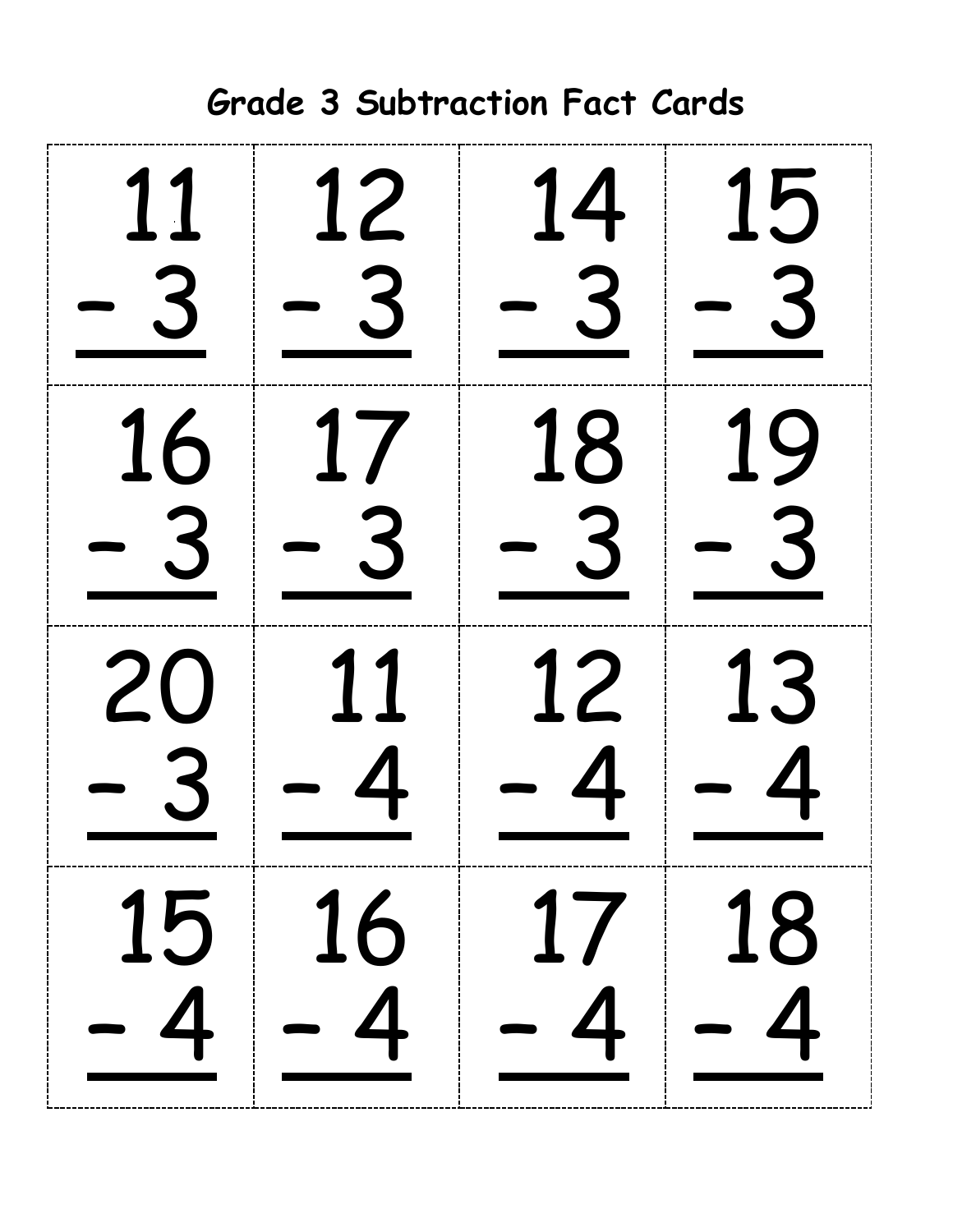| 19  | 20                            | 11      | 12  |
|-----|-------------------------------|---------|-----|
| 4   | $\overline{4}$                | 5       | 5   |
| 13  | 14                            | 16      | 17  |
| - 5 | 5                             | 5       | - 5 |
| 18  | 19                            | 20      | 11  |
| 5   | 5                             | $-5$    | 6   |
| 13  | 14<br>$\overline{\mathbf{b}}$ | 15<br>5 | 17  |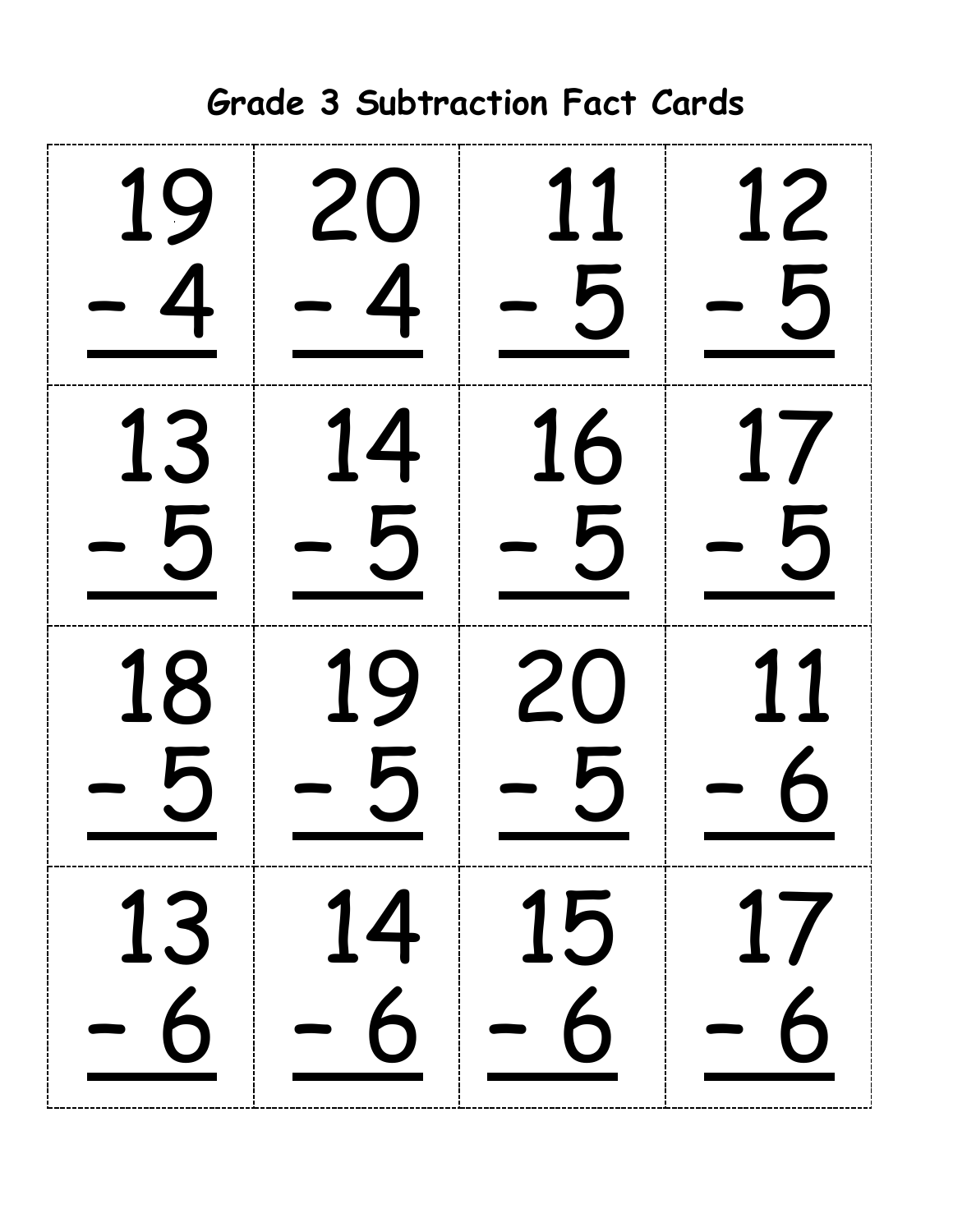| <b>Grade 3 Subtraction Fact Cards</b> |                                |                 |                                |
|---------------------------------------|--------------------------------|-----------------|--------------------------------|
| 18<br>6                               | 19<br>6                        | 20<br>$\cdot 6$ | 11<br>$\overline{\phantom{a}}$ |
| 12                                    | 13<br>$\overline{\phantom{a}}$ | 15              | 16<br>$\overline{\phantom{a}}$ |
| 18                                    | 19                             | 20              | 11                             |
|                                       |                                |                 |                                |
| 12                                    | 13                             | 14              | 15                             |
| 8                                     | 8                              | 8               | -8                             |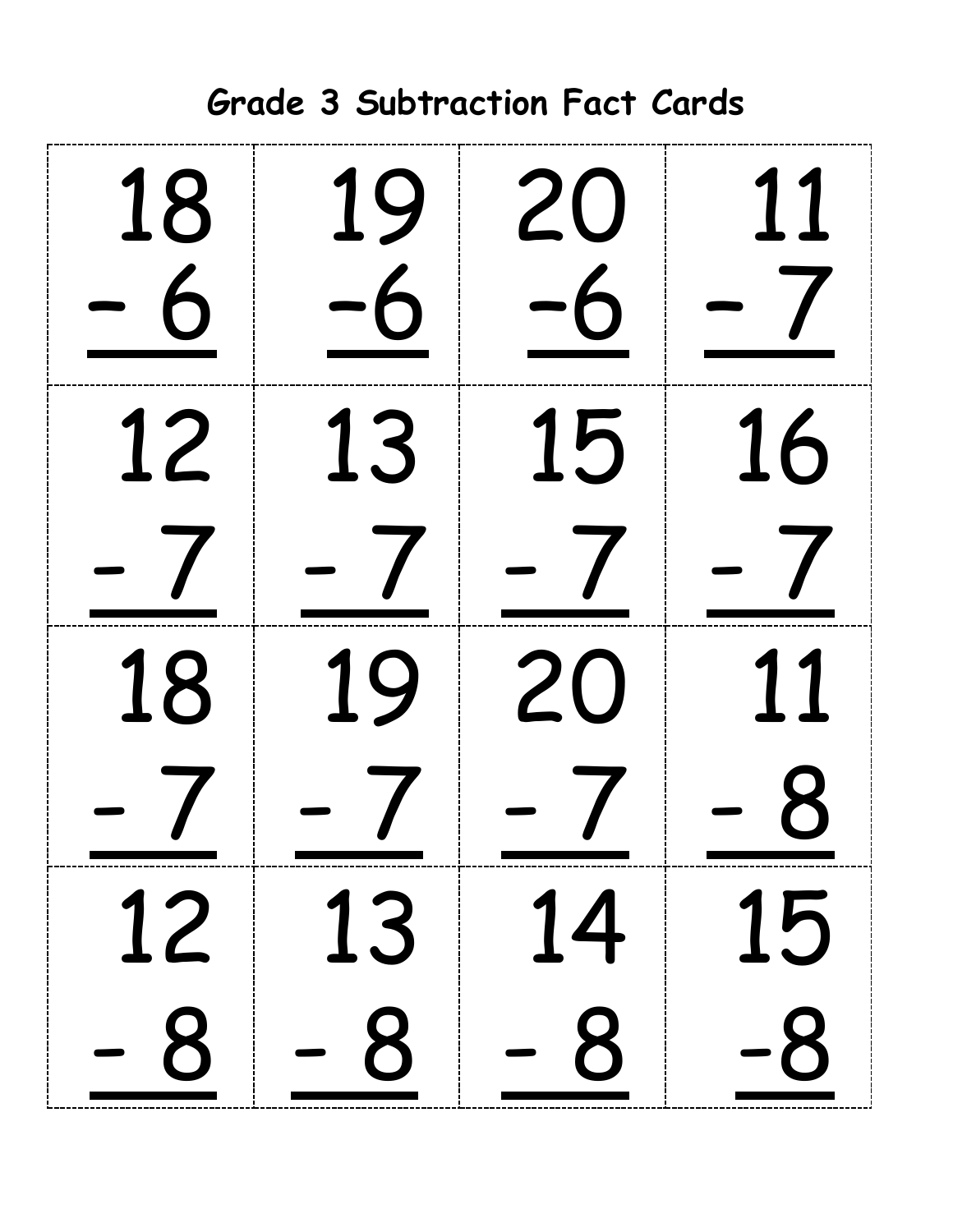| 17          | 19          | 20    | 12    |
|-------------|-------------|-------|-------|
| - 8         | -8          | 8     | 9     |
| 13          | 14          | 15    | 16    |
| - 9         | 9           | 9     | 9     |
| 17          | 20          | 14    | 15    |
| $\mathbf Q$ | $\mathbf Q$ | 11    | 11    |
| 16          | 17          | 18    | 19    |
| $-11$       | $-11$       | $-11$ | $-11$ |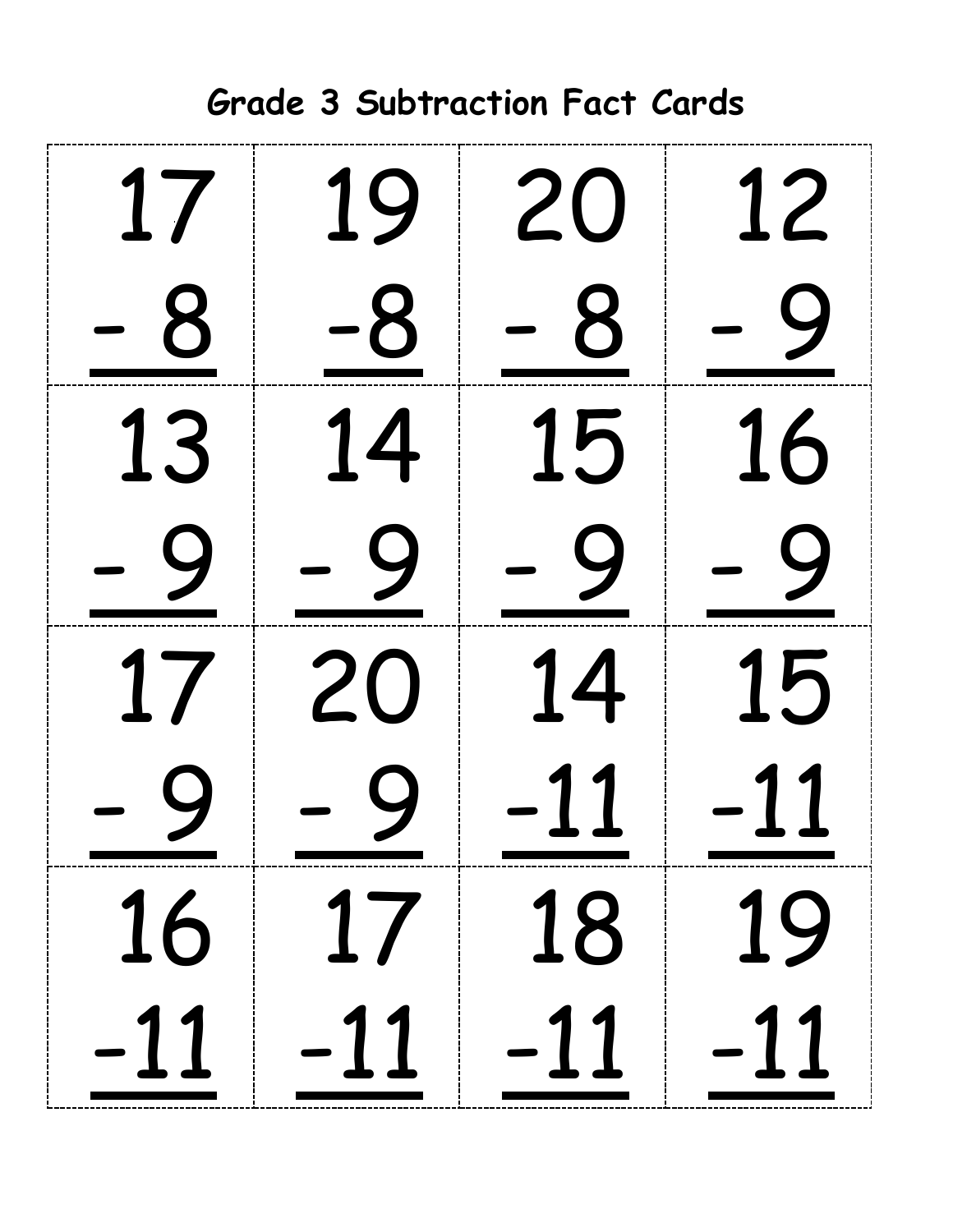| 20    | 15          | 16    | 17        |
|-------|-------------|-------|-----------|
| $-11$ | $-12$       | $-12$ | -12       |
| 18    | 19          | 20    | 16        |
| $-12$ | 12          | -12   | -13       |
| 17    | 18          | 19    | <b>20</b> |
| 13    | 13          | 13    | 13        |
|       | 17 18 19 20 |       |           |
| $-14$ | $-14$       | $-14$ | $-14$     |